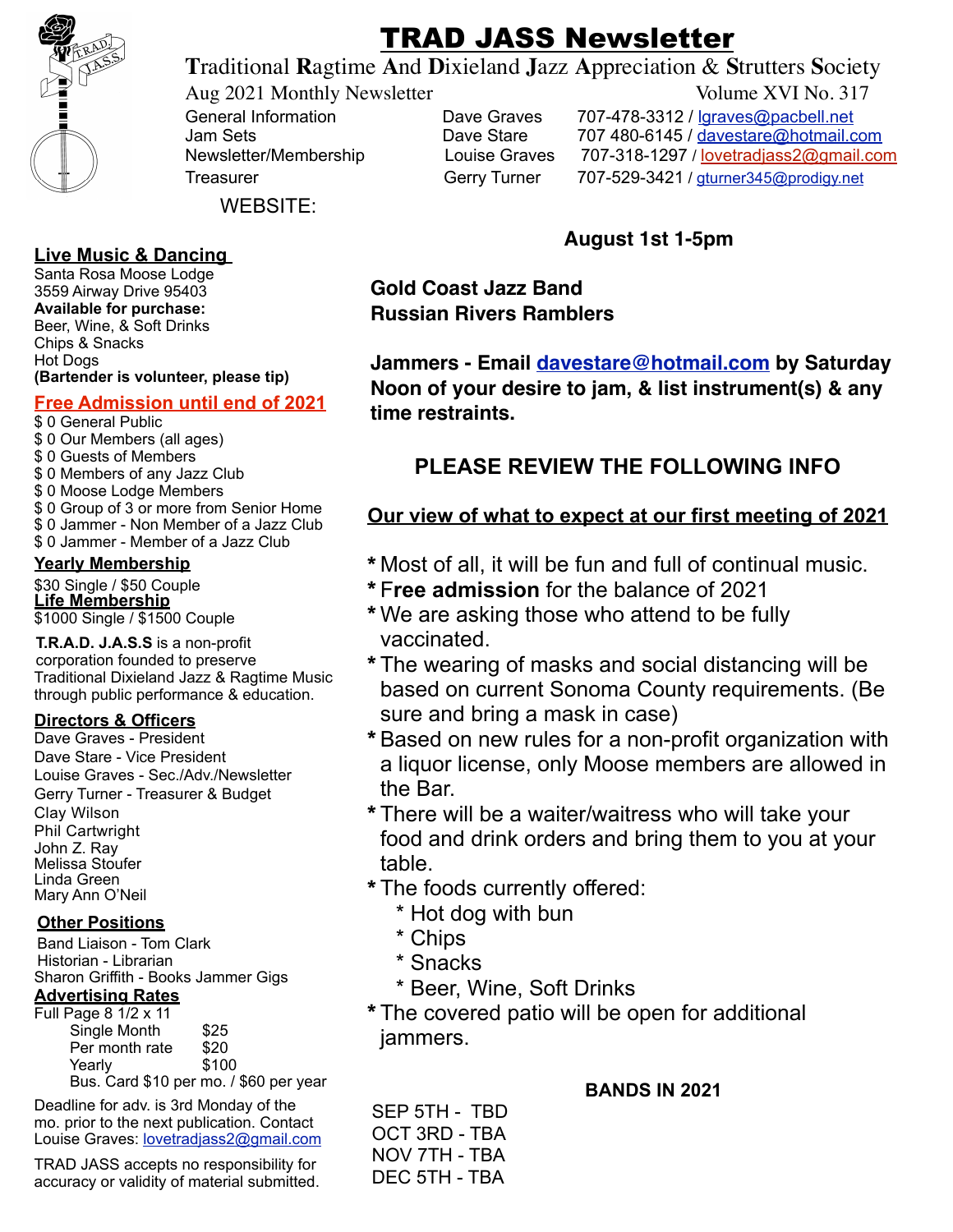#### MAIN STAGE SCHEDULE for AUG

1:00 - 1:40 Jammers

1:50 - 2:30 Russian River Ramblers or Gold Coast

2:40 - 3:20 Jammers

3:30 - 4:10 Gold Coast or Russian RiverRamblers

4:20 - 5:00 Jammers

## JAM ROOM IN COVERED PATIO

1:00 - 5:00 - Open or see printed schedule

#### **SPECIAL EVENTS**

**Aug 13-15, 2021 23rd Annual Historic Sutter Creek Ragtime Festival**  Sutter Creek, CA 209-304-0835 historicsuttercreekragtimefestival.com

**Aug 29, 2021 Cline Wine & Dixieland Jazz Festival** Sonoma, CA 707-940-4025 www.clinecellars.com

**Sep 30 - Oct 3, 2021 Redwood Coast Music Festival** Eureka, CA 707-445-3378 remfest.org

**Oct 21-24, 2021 Jubilee By The Sea** P.O. Box 356, Pismo Beach, CA 93448, 805-539-5696 pismojazz@pismojazz.com

#### **LOCAL BANDS & GIGS**

*Beyond Salvation JB & Barnebey's Hot Four* Booking Info:Tom Barnebey 707-246-2263

*Fourth St. New Orleans JB* Booking Info: Ron Dubin 707-528-2319

*Eldorado Syncopators* Booking Info: Robert Young 707-792-2433

*Gold Coast JB* Booking Info: Bill Badstubner 707-526-1772

*Russian River Ramblers* Booking Info:Call Dave Stare 707- 480-6145

# *Gold Coast Jazz Band*

Classic Hot Jazz from New Orleans to Swing

 Info/Booking: Bill Badstubner 707-526-1772 badstubner@aol.com

Facebook:The Gold Coast Jazz Band

Each year our club offers one or more scholarships to the Sacramento Traditional Jazz Society's TEAGARDEN JAZZ CAMP, which is held each summer in Pollock Pines, CA. This scholarship provides the student(s) with full room and board, activities, and the educational participation provided by some of the finest traditional jazz musicians in the country. Additionally, the applicant receives two free guest passes to a TRAD JASS meeting where the applicant will be performing.

This Scholarship is in agreement with an important part of our by-laws:

\* Preserve, promote and perpetuate all forms of Ragtime and Traditional Dixieland Jazz. For the purpose of TRAD JASS, Traditional Dixieland Jazz is defined to be all styles of jazz which originated prior to what is generally known as the swing era of the 1930's and 1940's.

\* Encourage appreciation of and education in Ragtime and Traditional Dixieland Jazz.

\*Educate, encourage and assist musicians of all ages in the art form of Ragtime and Traditional Dixieland Jazz.

As a member of our club, you are helping to preserve Traditional Jazz. We Thank you for being a part of our wonderful and fun group.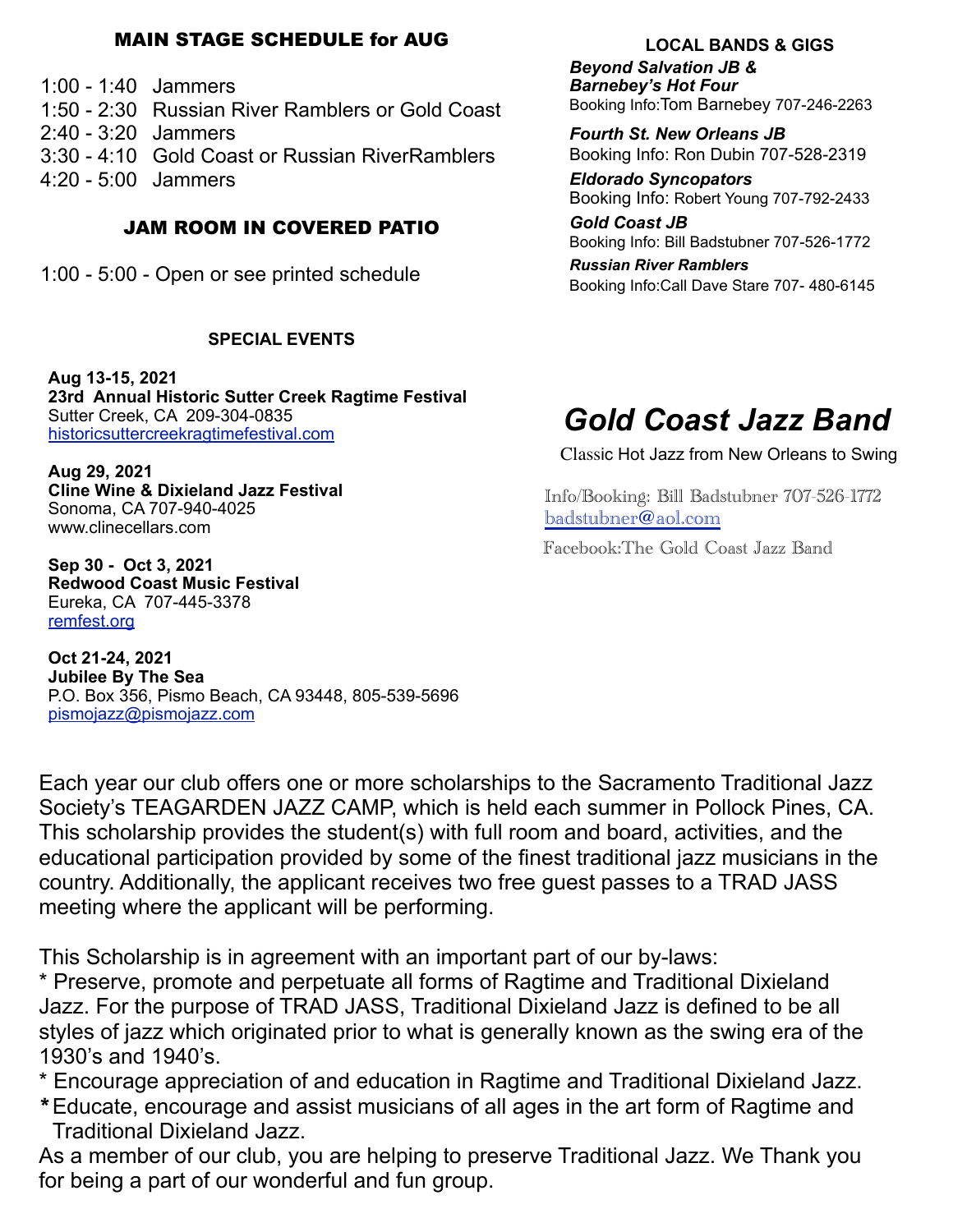### **Continuing opportunities to keep Traditional Jazz Alive:**

- Consider making a tax deductible contribution to Santa Rosa TRAD JASS. We are a 501(c)(3) tax exempt organization. Please use the lower half of this notice to make a contribution.
- Consider partially or wholly sponsoring your favorite approved band.
- Consider Bequest via will or trust.
- Consider an Endowment

TRAD JASS is incorporated in the State of California as a Domestic Non-profit Corporation, number C1530764.

The Internal Revenue Service has determined that the *Traditional Ragtime and Dixieland Jazz Appreciation & Strutters Society* (TRAD JASS) is a public charity under Section 509(a)(1) and Section 170(b)(1)(A)(vi) of the Internal Revenue Code, and is exempt from Federal Income Tax under Section 501(c)(3) of the Code.

Donors may deduct contributions to TRAD JASS as provided under Section 170 of the Code. Bequests, legacies, devises, transfers of gifts to TRAD JASS for its use are deductible for federal estate and gift tax purposes if they meet the applicable provisions of Sections 2055. 2106, 2422 of the Code. Check with your tax preparer, as individual circumstances may vary. *No goods or services were exchanged* 

Our Employer Identification Number is 94-3030032. ........................................................................................

Yes, I want to help TRAD JASS stay alive and keep live, danceable, and the truly indigenous American music in Sonoma County

Name

Address\_\_\_\_\_\_\_\_\_\_\_\_\_\_\_\_\_\_\_\_\_\_\_\_\_\_\_\_\_\_\_\_\_\_\_\_\_\_\_\_\_\_\_\_\_\_\_\_\_\_\_\_\_\_\_\_\_\_\_\_\_\_\_\_\_\_\_\_\_\_\_\_\_

Amount \$\_\_\_\_\_\_\_\_\_\_\_\_\_\_\_\_\_\_\_\_\_\_\_\_\_\_\_\_

You wish your gift to be used for:

- Club Expenses or
- Sponsor your favorite approved band (Name of Band needed) \_\_\_\_\_\_\_\_\_\_\_\_\_\_\_\_\_\_\_\_

Mail to: TRAD JASS P.O. Box 2861 Santa Rosa CA 94905